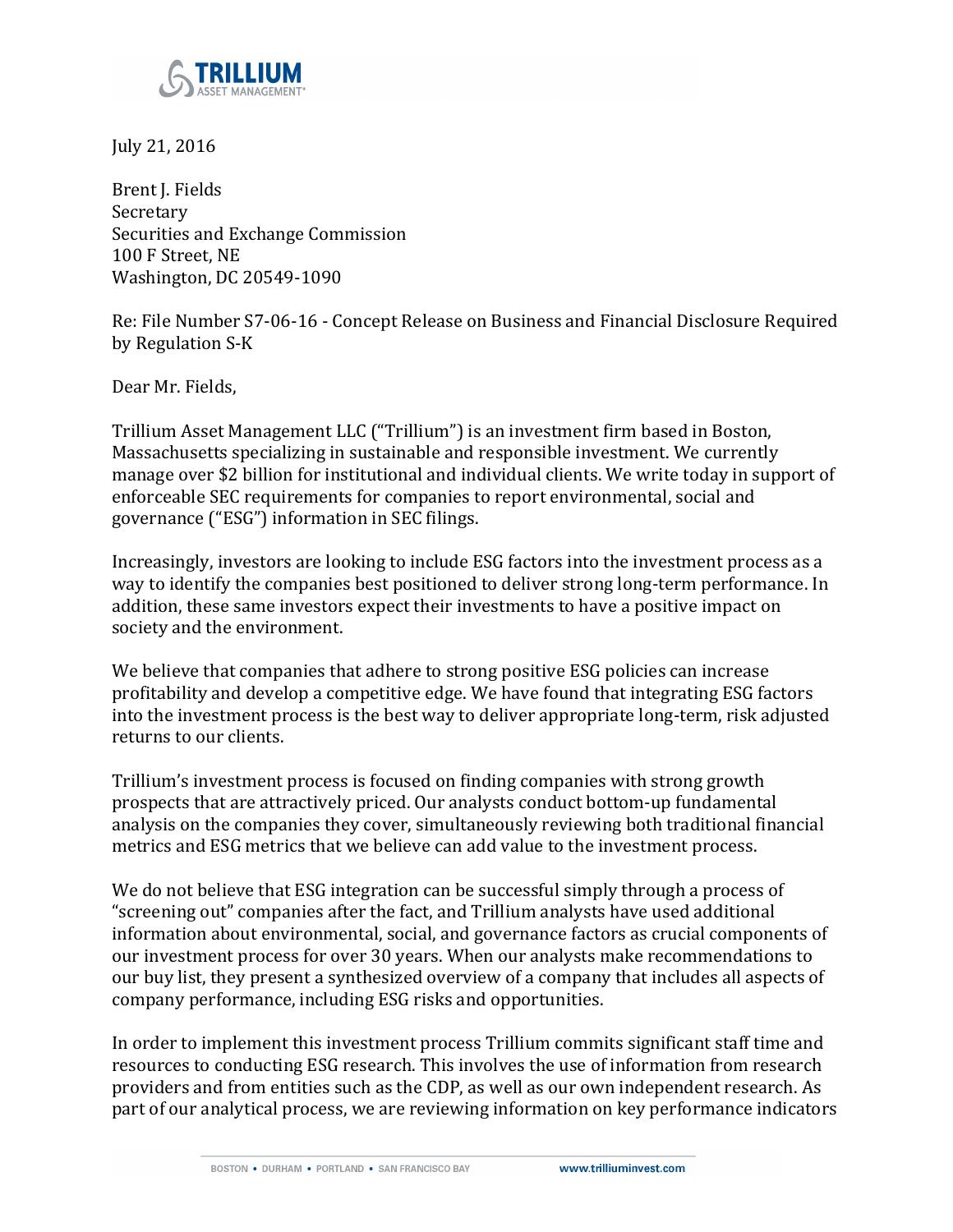that are sector- and industry-relevant. In seeking out and gathering this information we regularly contact issuers asking them to provide additional information about their environmental and social performance, policies and practices. It is not uncommon for these inquires to go unanswered or to require extended outreach before receiving a response. Additionally, Trillium regularly engages companies through shareholder proposals and dialogues to encourage them to publish sustainability reports. However, we believe that investors should not have to go to such lengths to extract information that should be disclosed routinely to investors because it is of material interest.

For example, for over a decade investors, including Trillium, have filed a shareholder proposal asking The Home Depot to disclose its equal employment opportunity (EEO) information. This shareholder proposal regularly sees levels of shareholder support around 25%. 

As shareholders have explained to the company in dialogues and as expressed in our shareholder proposals, we believe companies with good EEO records have a competitive advantage in recruiting and retaining employees. We believe The Home Depot's customers are increasingly diverse and a diverse work force is more likely to anticipate and respond effectively to consumer demand. Furthermore, allegations of discrimination in the workplace burden shareholders with costly litigation and fines that can damage a company's reputation. But even beyond the "four walls" of the company we are concerned with this issue because the U.S. Equal Employment Opportunity Commission regularly reports racial minorities comprised at least a third of the private industry workforce, but approximately a tenth of executives and managers. Likewise, women represented 48.0% of the workforce, but just 29.0% of executives and managers. Employment and advancement barriers persist that we believe present a challenge to healthy economic growth. And for investors with diversified portfolios, a healthy economy, like a financially healthy firm, is important.

Trillium first raised this issue with The Home Depot in 1998 and it still does not provide its EEO information – even in the face of  $25%$  votes. It is not reasonable to expect investors to expend time and resources for almost 20 years trying to get an issuer to disclose what is widely understood to be useful and important information to a reasonable investor.

It is our belief that while sustainability information on company websites is helpful, it is not adequate to address investor needs. This is because website reporting is not universal, is not uniform, tends to be anecdotal, and does not facilitate company-to-company comparisons. In the current scheme the disclosures may be anywhere on a company website, if it exists at all. These challenges are particularly pronounced at small and medium cap companies.

For example, Trillium has been encouraging oil and gas companies since 2012 to provide uniform disclosures on methane emissions so that we can understand both the impact on the company of lost product (methane is the key component of one of oil and gas producers' primary product, natural gas) and the impact of the company on climate change (methane is a powerful greenhouse gas that is over 80 times more powerful on climate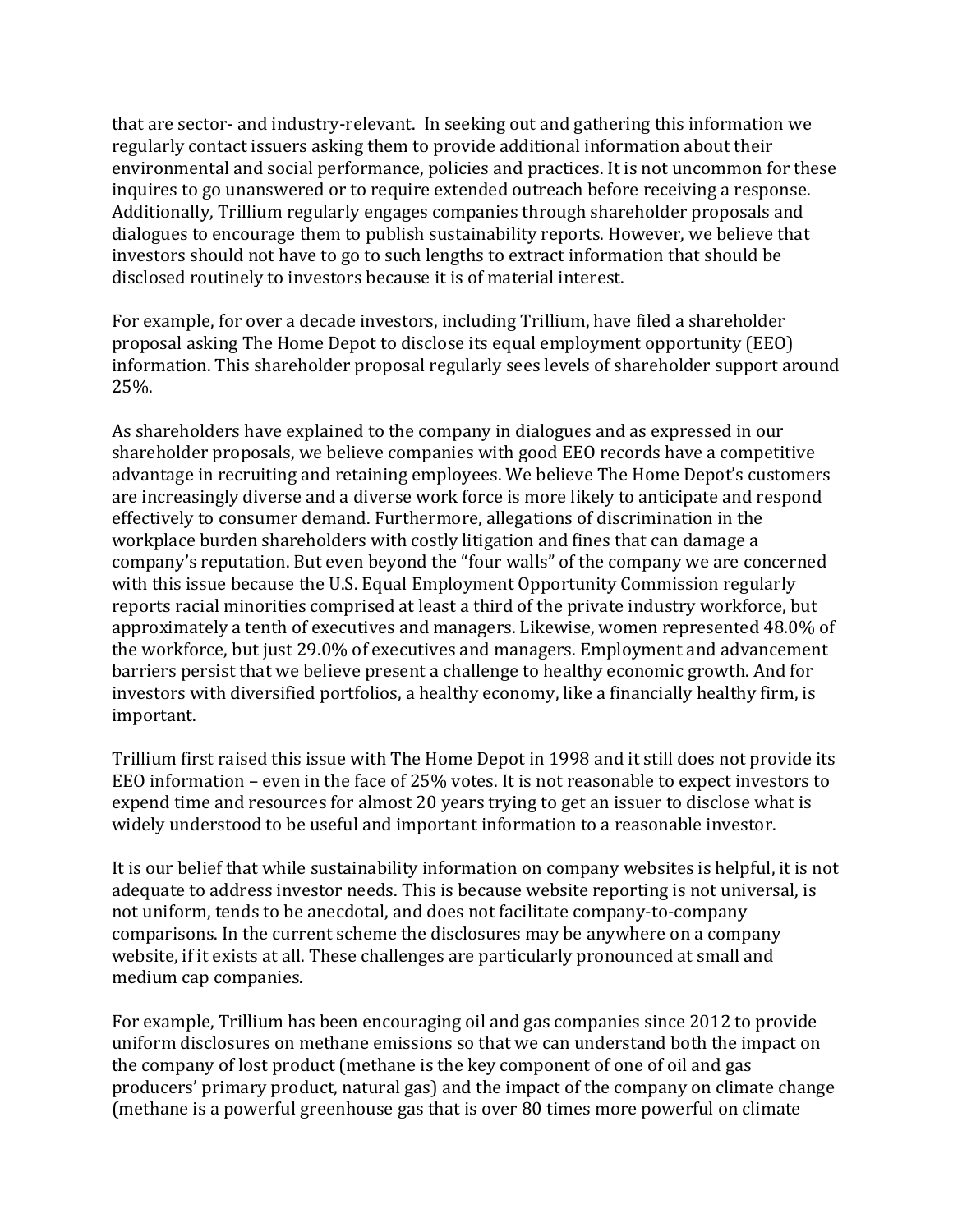change than carbon dioxide). Currently, the most uniform way for companies to disclose this information is through the CDP Oil and Gas Module. But companies have shown a stubborn resistance to filling out the module fully and completely - only selectively disclosing the information they choose to provide. Slowly, however, we have begun to see some movement, but that has only been after persistent pressure from shareholders over years accompanied by shareholder proposal votes that regularly exceed 30%. But even then, the information is not being presented in a uniform and comparable format that will allow both the comparison of company-to-company, but also allow for aggregation so as to understand the impact on global climate change. Again, it is not reasonable for investors to be put in a position where they must file shareholder proposals and hold a multitude of meetings and phone calls with companies to get information that shareholder votes show is of interest to a reasonable investor.

Trillium also uses ESG information in other shareholder advocacy efforts. Trillium has found shareholder advocacy can be an effective way to have a positive impact on company policies, practices and performance. We further believe that being a shareholder carries the responsibility to be an active owner on ESG issues. We engage companies on their ESG performance using all of the tools at our disposal: direct dialogue with senior company leadership, filing or co-filing shareholder proposals, working within multi-stakeholder institutions, convening company/stakeholder meetings, investors education, proxy advisory discussions, speaking publicly about issues of concern, and many other tools. In doing so we encourage companies to take positive and impactful environmental and social actions that are consistent with company and shareholder interests or in the interests of our core holdings. In addition to focusing on what may be described as a narrower definition of material issues, we also consider impacts on industries, markets, the broader economy, the environment, and society. In order to achieve these goals, however, we need more and better ESG information from issuers.

For example, it has been well demonstrated that climate change will have significant negative economic consequences. As the President's Report on Cost of Delaying Action found, warming to  $3^\circ$  Celsius above preindustrial levels will result in \$150B in costs to the United States. And at  $4^{\circ}$  Celsius, it would be an additional \$200B.<sup>1</sup> Furthermore, investors cannot hedge their way out of the risks associated with climate change because the impacts are so broad. As the University of Cambridge Unhedgeable Risk<sup>2</sup> report explained

Short-term shifts in market sentiment induced by awareness of future climate risks could lead to economic shocks and losses of up to 45 per cent in an equity investment portfolio value (23 per cent loss for fixed income portfolio). Around half (53 per cent) of this decline is "hedgeable" if investments are reallocated effectively, but the other half (47 per cent) is "unhedgeable," meaning investors and asset owners are exposed unless some system-wide action is taken to address the risks.

 

<sup>1</sup> https://www.whitehouse.gov/blog/2014/07/29/new-report-cost-delaying-action-stemclimate-change

<sup>2</sup> http://www.cisl.cam.ac.uk/publications/sustainable-finance-publications/unhedgeablerisk